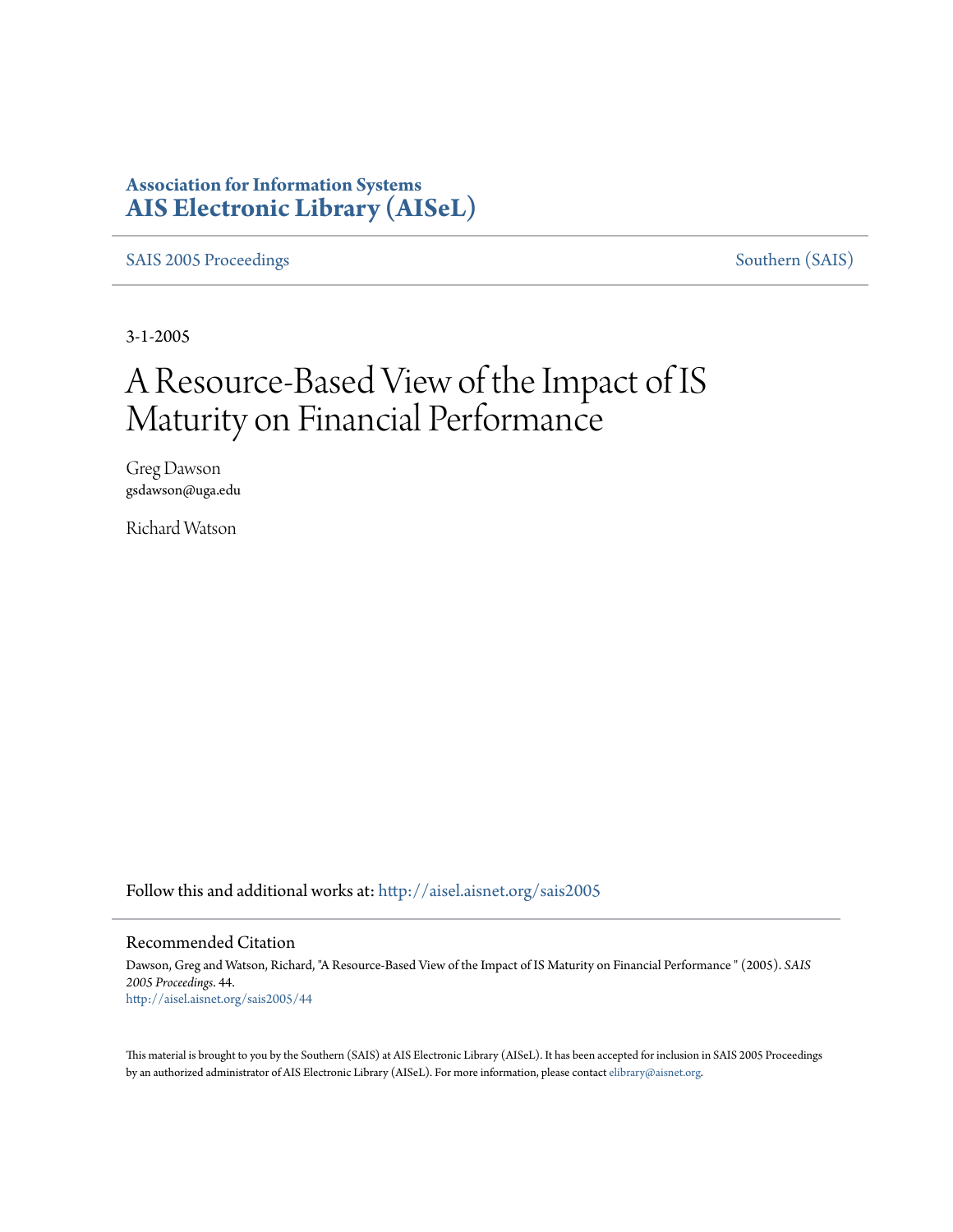## **A RESOURCE-BASED VIEW OF THE IMPACT OF IS MATURITY ON FINANCIAL PERFORMANCE**

**Greg Dawson University of Georgia**  Gsdawson@uga.edu

**Richard Watson University of Georgia**  rwatson@terry.uga.edu

## **Abstract**

*Does the maturity of an organization's information systems (IS) unit have a measurable impact on the organization's financial performance and is that increased maturity acknowledged by the stock market? Drawing on existing IS maturity literature and organizational performance research, this paper proposes to analyze archival data to assess the impact of IT maturity achievement on key financial metrics. In addition, this paper will determine if the announcement of maturity achievement is rewarded with a "wealth impact" by the stock market.* 

**Keywords**: IS Effectiveness, maturity and financial performance

## **Introduction**

Organizations implement technology with the intention of creating sustainable economic and strategic advantages, however the economic benefit of technology have been mixed (Brynjolfsson 1991; Santhanam 2003). Anecdotal analysis and case studies indicate that successful organizations use technology more effectively than less successful organizations. (Barney 1991; Clemons 1991; Feeny and Willcocks 1998; Karahanna and Chen 2004). Recent studies have used a resource-based view of the organization as the framework for analyzing the impact of information technology on organizational performance (Bharadwaj 2000). The resource-based view contends that resources and skills that are unique to the organization and difficult to imitate can provide a competitive advantage (Barney 1991). One example of a unique and difficult to imitate resource is an organization's internal processes, such as IS processes. Anecdotal evidence suggests that mature IS processes are associated with improved performance, however, no known empirical studies have assessed it at the organizational level. This raises a provocative question: Does improving IS maturity result in increased financial performance?

IS maturity refers to an organization's evolution from chaotic IS processes to rational, measured, and repeatable processes (Ramanujan and Kesh 2004). IS maturity focuses on reducing the cost of systems deployment and operations by implementing continuous process improvement cycles that result in time and cost savings (CMM 2004). By maturing their IS processes, organizations create deeply embedded and organizationally unique capabilities and should be able to realize improvements in organizational performance.

## **Theoretical Background**

Early studies in organizational success consider the organization's environment and its position within its *external* environment to be the sole predictor of success (Porter 1980). Porter's competitive analysis framework emphasizes the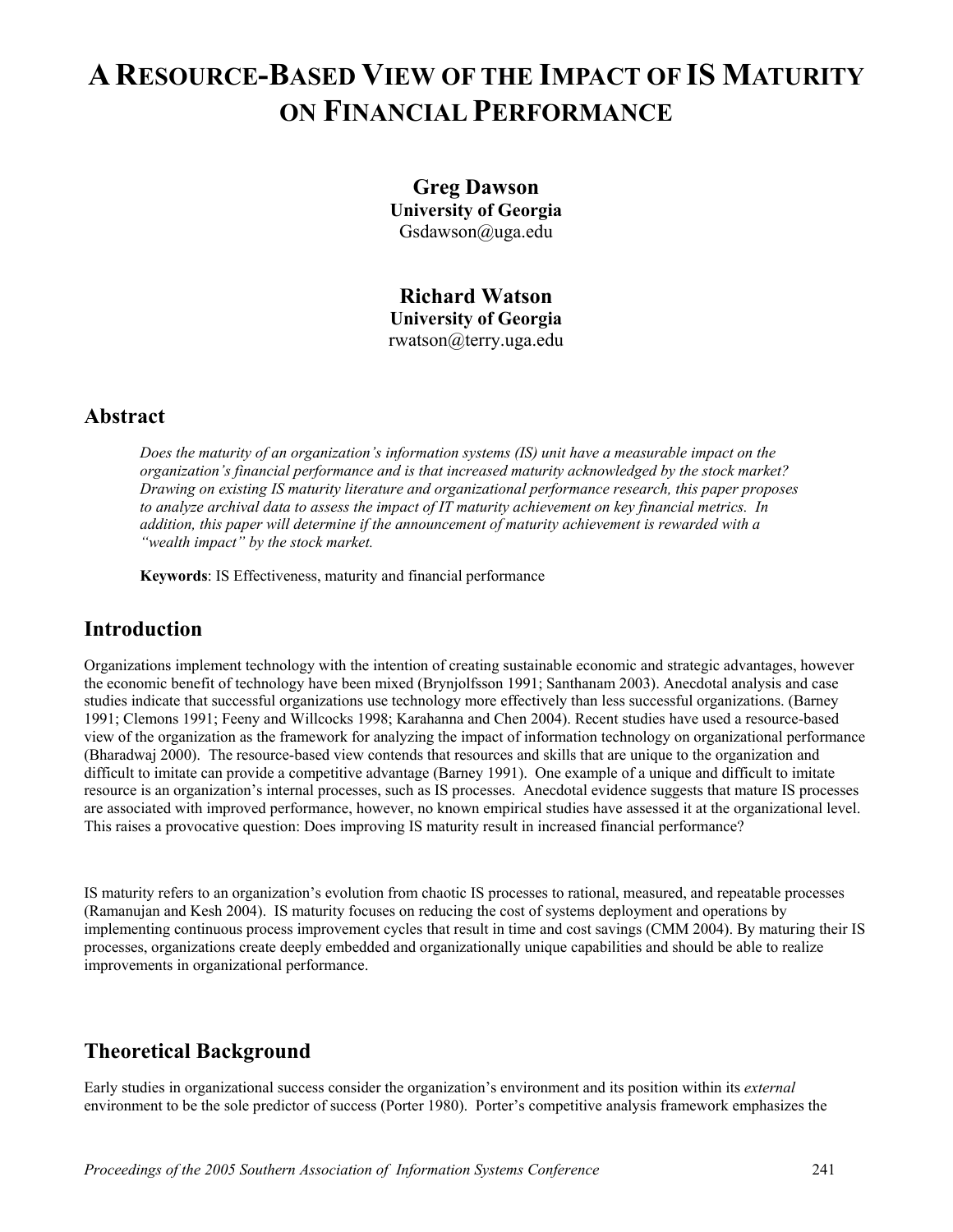attractiveness of the environment and its characteristics as the basis for competitive advantage and resulting long-term profitability (Veliyath 2000). Porter's view has been supplanted by the idea that the firm's *internal* resources provide the opportunity for competitive advantage (Wernerfelt 1984). The resource-based view of an organization asserts that the organization's ability to create rare and valuable corporate resources makes those resource difficult to imitate or appropriate by other firms which leads to higher organizational performance and competitive advantage (Barney 1991). This resourcebased view has become the dominant theoretical perspective in strategic management (Bharadwaj 2000).

The resource-based view distinguishes resources from capabilities. Broadly stated, resources include an organization's tangible, intangible and personnel resources and include its plants and equipment, financial capital, personnel, brand loyalty, patents and organization culture. These resources form the basic building blocks of an organization. By contrast, capabilities refers to the ability of the firm to assemble, integrate and deploy resources, often in combination with other internal resources (Bharadwaj 2000). By linking an organization's internal resources with other resources, organizations create embedded capabilities that are highly resistant to competitive imitation (Bharadwaj 2000). These capabilities are particularly valuable when they are causally ambiguous, which refers to the inability of an imitating firm to precisely understand the attribute thus reducing its ability to imitate it (Mata, Fuerst et al. 1995). These causally ambiguous attributes include such things as deeply embedded internal processes and procedures (Nelson 1982).

Studies using a process-centric view of resources successfully link improved business processes with improved organizational performance (Hammer and Champy 1993). Practitioners use maturity as a key measure of IS process improvement. In this context, maturity refers to the evolution of an organization's processes from an initial chaotic state to a rationalized, measured and repeatable state. Initial academic research focuses on the attributes of IS maturity and is built upon early stage hypothesis work (Gibson and Nolan 1974) although the stage hypothesis was not supported in further research (King and Kraemer 1984). Subsequent academic research focuses on identifying the attributes that form IS maturity (Benbasat 1980).

The practitioner community seized on the business process revolution and applied it to IS by creating over 150 IS maturity models (Young 2003). Of the 150 models, one of the most widely adopted maturity model is the Capability Maturity Model (abbreviated CMM) developed by Carnegie Mellon, Software Engineering Institute on behalf of the US Department of Defense (Harter 2000; Young 2003). CMM is the de facto standard for application development, personnel management and process definition in the practitioner community (Young 2003). Unlike other models, CMM is highly prescriptive and requires the implementation of numerous activities to advance from an initial level of maturity to the highest level of maturity. CMM uses a five-stage maturity scale to indicate an organization's achievement of increased maturity. In CMM parlance, an organization evolves from an initial, chaotic state (Stage 1) to creating repeatable project management processes (Stage 2) to documenting and standardizing on defined processes (Stage 3) to quantitatively managing processes (Stage 4) to continuously improving optimized processes (Stage 5) (CMM 2004).

Research linking maturity to improved outcomes is limited. One study, using the stage hypothesis model to assess IS maturity, reports that increasing IS maturity leads to an improved ability to increase firm performance through achievement of its global technology-based initiatives (Karimi and Gupta 1996). An analysis of the relationship between process maturity, quality and cycle time for software development projects shows that higher levels of process maturity, as measured by CMM, improve product quality but also increase development effort (Harter 2000). Research conducted at the project level shows that improving maturity results in improved project performance, however the study notes that observable benefits were not obtained at each maturity level (Jiang 2004). No known studies compare maturity impacts on financial ratios. It is logical to expect that increased maturity would result in improved internal cost ratios since organizations should be able to develop and implement less costly systems. Similarly, revenue ratios should be improved by increased maturity since the systems developed using mature processes should be more responsive to the needs of the business. With better cost and revenue ratios, profitability should also improve. However, previous research implies that this improvement may not be a straight line improvement, rather the improvement may be most dramatic at early maturity levels and flatten out at higher maturity levels.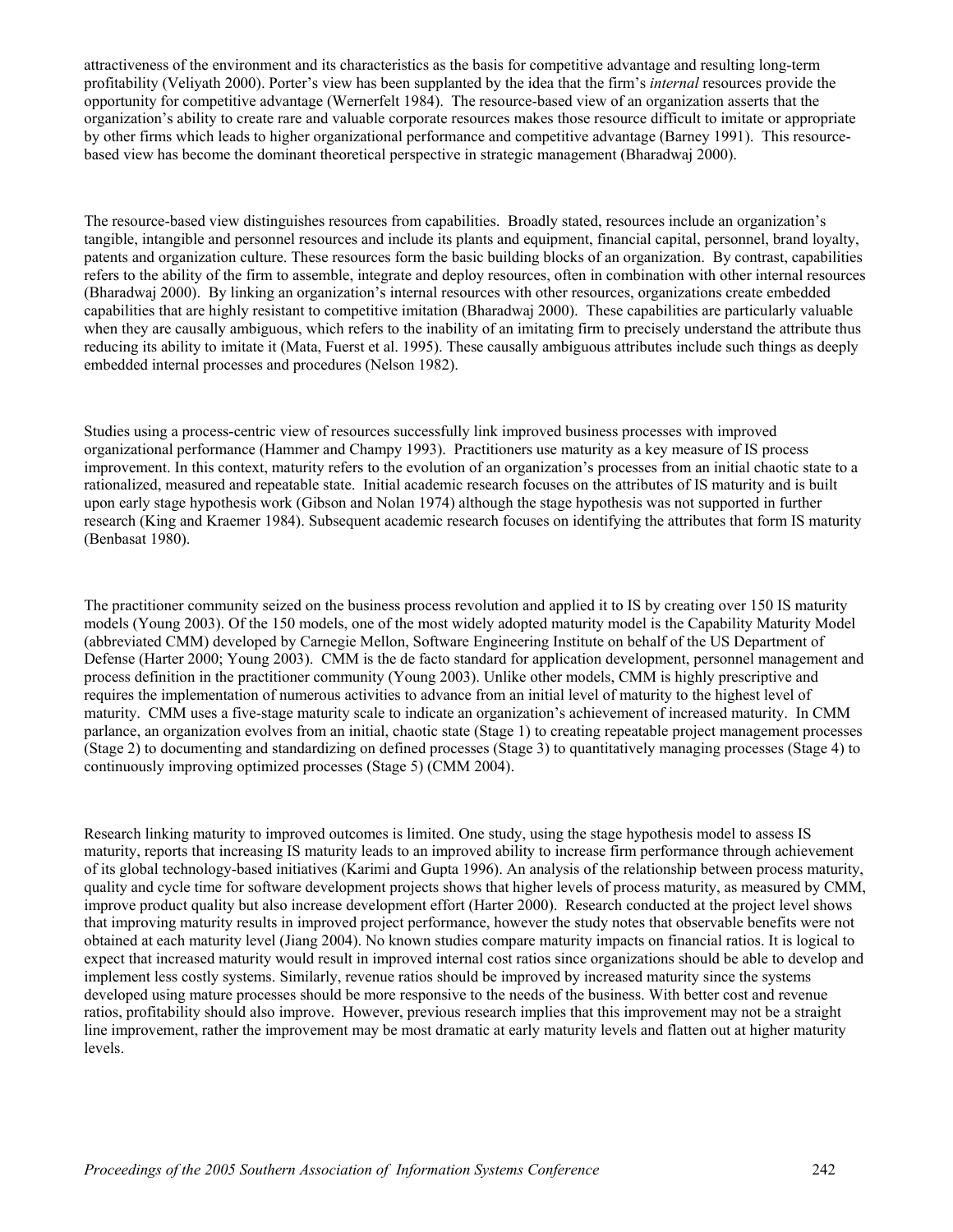Does the stock market view maturity as a transformational announcement? Positive stock market reaction has been linked to CIO announcements (Chatterjee, Richardson et al. 2001), improved IT capability (Santhanam 2003), IS investment (Dos Santos 1989) and other IS related competitive maneuvering (Dehning 2003). If increased organizational maturity results in improved organizational performance, the stock market should react positively to announcements of IS maturity achievement, however, no known studies have assessed this.

#### *Summary and Hypotheses*

Thus the review of literature suggests that:

- An organization's internal processes can be a source of competitive advantage because they are difficult to imitate by competing firms. Maturing IS processes are likely to impact the financial performance of the organization however significant incremental impact is only achieved for early to moderate levels of maturity.
	- *Proposition 1: The relationship of IS organizational maturity achievement to financial performance will be curvilinear.*
- IS maturity results in improved financial performance and investors value positive transformational IS activities when attainment of a particular level of maturity certification is announced.
	- *Proposition 2: The market will reward the achievement of all levels of maturity certification.*

The research model for this paper follows.



**Figure 1 - Research Model** 

## **Methodology**

The methodology described in this section follows an archival framework and is consistent with recommended scholarly practices (Gray 2004).

#### *Dependent Variable: Financial Performance*

The dependent variable in this analysis is financial performance. A review of the literature reveals several ways to assess financial performance. An organization's performance can be measured using financial measures (e.g. profitability, sales growth etc), operational indicators (e.g. market share), stock price or using a combination of factors. An argument is made that using secondary sources to operationalize financial data improves the operationalization of the dependent variable (Venktraman 1986). Within the domain of financial performance, numerous financial ratios are available, and the ratios fall into four major categories: profitability ratios, cost ratios, growth ratios and valuation ratios (Venktraman 1986).

We follow previous literature and use the thirteen most common financial ratios to measure financial impact and sustainability (Karahanna and Chen 2004). Because each financial ratio covers a different dimension of financial performance, the financial ratios are assessed individually rather than as a single composite construct. These financial ratios are commonly used in both strategic management and MIS literature (Venktraman 1986) and are available from the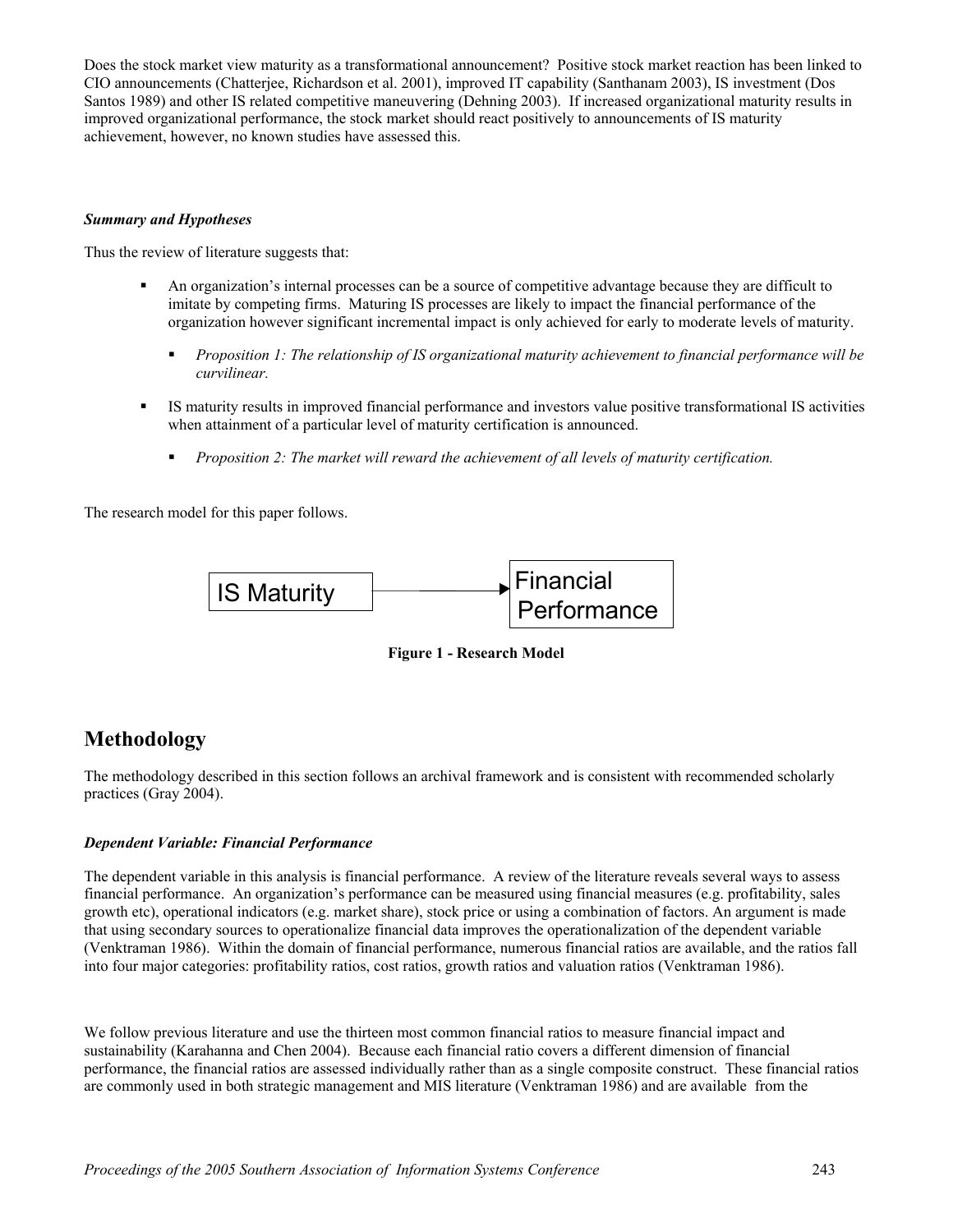*Compustat* database. The theoretical support of these financial measures is demonstrated in prior literature (Karahanna and Chen 2004) and are shown in the table below.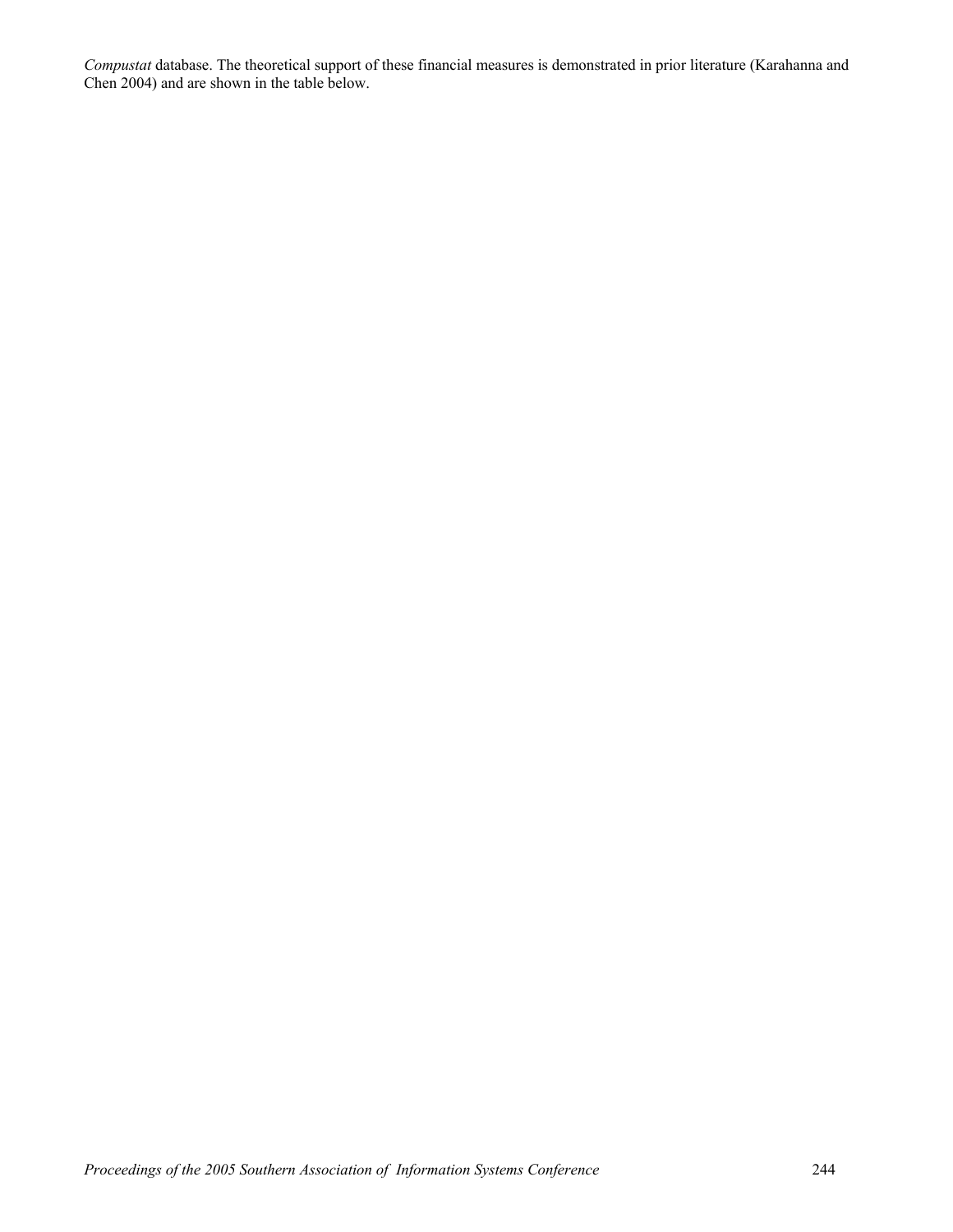| <b>Financial Ratio</b> | Calculation                        | <b>Supporting Literature</b>                              |
|------------------------|------------------------------------|-----------------------------------------------------------|
|                        |                                    |                                                           |
| Profitability ratios:  |                                    |                                                           |
| <b>ROA</b>             | [Net income $+$ Interest (1-       | Bharawaj, 2000; Santhanam & Hartono, 2003; Gilley &       |
|                        | Tax rate)] /Total assets           | Rasheed, 2000; Anderson & Segars, 2001; Tam 1998; Weill   |
|                        |                                    | 1992; Cron & Sobol, 1983                                  |
| <b>ROS</b>             | Net income/Sales                   | Bharawaj, 2000; Santhanam & Hartono, 2003; Gilley &       |
|                        |                                    | Rasheed, 2000; Markus and Soh, 1993; Cron & Sobol, 1983;  |
| OI/A                   |                                    | Anderson & Segars, 2001                                   |
|                        | Operating income / Total<br>assets | Bharawaj, 2000; Santhanam & Hartono, 2003                 |
| O I/S                  | Operating income/Sales             | Bharawaj, 2000; Santhanam & Hartono, 2003; Anderson &     |
|                        |                                    | Segars, 2001; Markus and Soh, 1993                        |
| O <sub>I/E</sub>       | Operating income / total #         | Bharawaj, 2000; Santhanam & Hartono, 2003; Weill, 1992    |
|                        | of employees                       |                                                           |
| Cost ratios            |                                    |                                                           |
| COGS/S                 | Cost of goods sold / Sales         | Bharawaj, 2000; Santhanam & Hartono, 2003                 |
| SG&A/S                 | Selling and general                | Bharawaj, 2000; Santhanam & Hartono, 2003                 |
|                        | administrative expenses /          |                                                           |
|                        | <b>Sales</b>                       |                                                           |
| OEXP/S                 | $(COGS + SG&A) / Sales$            | Bharawaj, 2000; Santhanam & Hartono, 2003                 |
| Growth ratios:         |                                    |                                                           |
| <b>SALESGR</b>         | Ending values/ Beginning           | Richard 2002; Brown & Perry, 1994; Weill 1992;            |
|                        | values                             | Venkatraman & Ramanujam, 1985; Cron & Sobol, 1983         |
| <b>NIGR</b>            | Ending values/ Beginning           | Venkatraman & Ramanujam, 1985                             |
|                        | values                             |                                                           |
| <b>EPSGR</b>           | Ending values/ Beginning           | Kurakto et al., 2001                                      |
|                        | values                             |                                                           |
| Valuation ratios:      |                                    |                                                           |
| P/E                    | Year-end Stock Price /<br>Earnings | Brown & Perry, 1994                                       |
| MKT/BK                 | Year-end Market value /            | Brown & Perry, 1994; Montgomery et al., 1984; Kudla, 1980 |
|                        | <b>Book Value</b>                  |                                                           |

**Table 1 – Financial Measures (source: Karahanna and Chen)** 

There are several limitations to using financial ratios to assess firm performance including the ratios' sensitivity to changes in accounting practices. (Bharadwaj 1999). However, we believe that using financial ratios and stock price performance better enables us to compare the immediate "wealth impact" and long-term financial impact of maturity on financial performance thus this analysis uses financial ratios and stock price as the reflective indicators of financial performance.

#### **Sample Selection**

There are numerous models for assessing IS organizational maturity however the Capability Maturity Model (CMM) is perhaps the most widely accepted model of IS maturity within industry. CMM uses a five-stage model that traces IS process maturity from an initial chaotic state to one with optimized and continuously improved processes. Because of its widespread use in the practitioner community and its general consistency with other maturity measures, we use CMM to measure IS maturity. CMM measures have high face validity within the business community and the description of CMM maturity levels is well-known within practitioner circles. Other academic studies have also use CMM to assess IS process maturity (Harter 2000; Jiang 2004).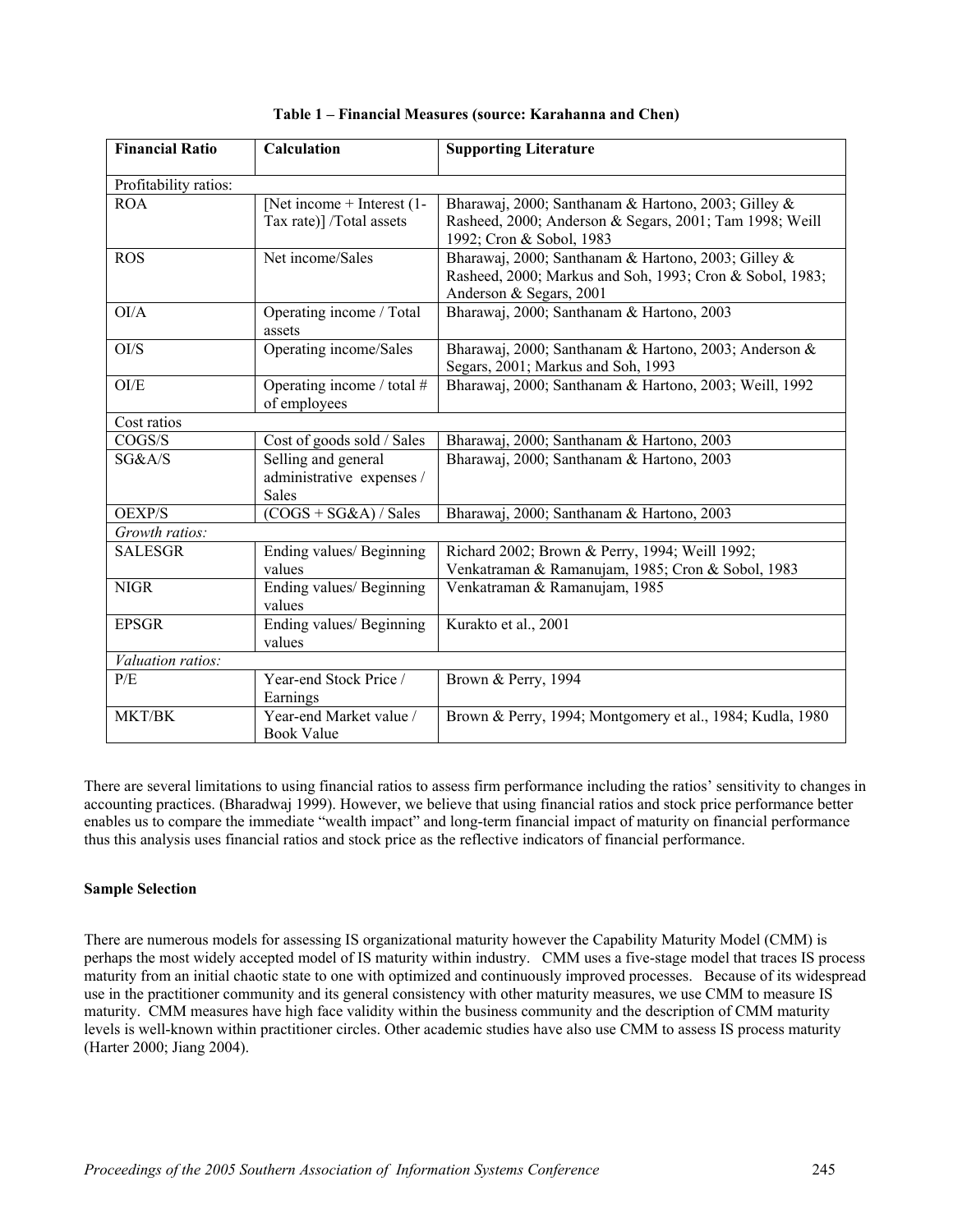The initial source of data for this analysis is a list of 2500 firms that publicly announced their maturity levels after having an external appraisal performed. The announcements cover the period from 1995 to 2003 and were captured and reported by CMM for a period ending in April 2003. Numerous firms report their certification at several levels during that time period thus longitudinal and cross-sectional data is available for analysis. This study recognizes that CMM maturity level is often used as a pre-requirement for outsourcing vendors to qualify for government contracts (Gartner Group: Feiman 2002). Because this study is interested in the financial impact of maturity and not marketing impact, consulting firms are eliminated from the sample, yielding a sample of 1000 organizations.

#### *Financial Ratio Methodology*

This analysis is both cross-sectional and longitudinal. For the cross sectional analysis, we will analyze financial ratios at each maturity level. Since the distribution of industries within any given maturity level is not random, this analysis will use a randomized sample of 30 financial services organizations per maturity level as the sample for this analysis. This creates a sample size of 150 organizations. The financial service industry was selected for this analysis since it has a high reliance on information technology and more consistently announces its CMM achievement than in other industries.

Using a randomized approach controls for confounding variables, such as industry and time. We will use the *Compustat* database to determine the organization's financial performance over a five year period starting from the date of their maturity announcement. Ratios will be gathered for each organization and will be averaged by maturity level for analysis.

Numerous organizations met and reported several achievements of maturity at multiple levels thus a longitudinal analysis will also be conducted. Using the same sources of data as for the cross-sectional analysis, the longitudinal analysis will examine the changes in financial performance for the five years following each announcement for each of the organizations that reported more than one maturity level achievement.

#### *Event Study Methodology*

Do investors recognize the value of achieving IT organizational maturity? Using an event study methodology, studies show that positive abnormal stock price reactions to CIO job announcements (Chatterjee et al. 2001). Event studies are widely used in accounting, finance and management studies (Ball 1985; Brown 1985). Other studies have also used event analysis to measure the stock market impact of IT investment announcements (Dos Santos 1989) and transformational information technology investments (Dehning 2003).

We also use an event study methodology to assess stock market reaction to the announcement of maturity certification. Our sample population is the same 150 organizations used in the financial ratio analysis. Using publicly available maturity certification achievement announcements that have been gathered by CMM as Day-0 measures, we analyze stock price prior to the announcement (Day-1), day of the announcement (Day-0) and the day after the announcement (Day+1) to determine the stock price change. Outlier data will be examined to determine if any confounding company announcement (e.g. notice of acquisition) impacted the stock price.

#### **Summary and Conclusions**

We believe that a study on the relationship between IS organization maturity and financial performance makes an important contribution to both IS researchers and practitioners. In terms of theoretical contributions, we seek to understand if increased IS maturity improves organizational performance. We believe that this relationship, although assumed, will benefit practitioners by determining if maturity matters, how much it matters, and how long before the affects are observable.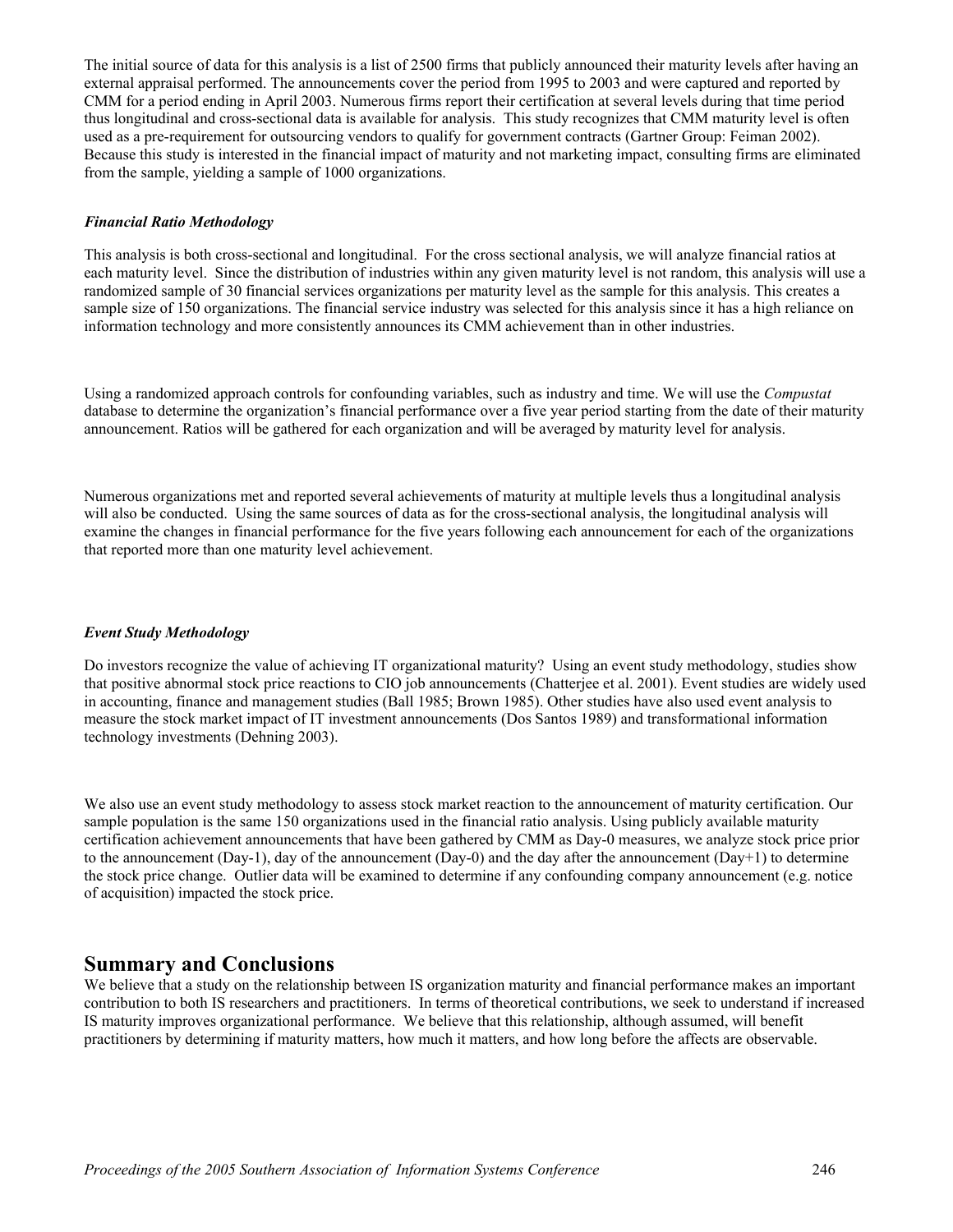## **References**

- Ball, R., and Brown, P. (1985). "An Empirical Evaluation of Accounting Income Numbers." Journal of Accountancy: 159- 178.
- Barney, j. (1991). "Firm Resources and Sustained Competitive Advantage." Journal of Management **17**(1): 99-120.
- Brynjolfsson, E., Hitt, L.M. (1991). "Beyond the Productivity Paradox." Communications of the ACM **41:8**: 49-55.
- Chatterjee, D., Richardson, et al. (2001). "Examining the Shareholder Wealth Effects of Announcements of Newly Created CIO positions." MIS Quarterly **25**(1).
- Clemons, E. K. (1991). "Information Systems for Sustainable Competitive Advantage." Information & Management **24**(11): 23-32.
- CMM (2004). Capability Maturity Model Integration. [www.sei.cmm.edu](http://www.sei.cmm.edu/).
- Dehning, B., Richardson, V., Zmud, R. (2003). "The Value Relevance of Announcements of Transformational Information Technology Investments." MIS Quarterly **27**(December 2003): 637-656.
- Dos Santos, B. L., Peffers, K., Mauer, D. (1989). "The Impact of Information Technology Announcements on the Market Value of the Firm." Information Systems Research **4**: 1-23.
- Feeny, D. F. and L. P. Willcocks (1998). "Core IS capabilities for exploiting information technology." Sloan Management Review **39**(3): 9-21.
- Hammer, M. and Champy, J. (1993). Reengineering the Corporation. New York, NY, Harper.
- Harter, D., Krishnan, M., and Slaughter, S. (2000). "Effects of Process Maturity on Quality, Cycle Time and Effort in Software Product Development." Management Science **46**(4).
- Jiang, J., Klein, G., Hwang, H., Huang, J., and Hung, S. (2004). "An exploration of the relationship between software development process maturity and project performance." Information & Management **41**(3).
- Karahanna, E., and Chen, D. (2004). "High Performing CIOs and Firm Performance: Give your CIO Time." Unpublished working paper.
- Karimi, J. and Y. P. Gupta (1996). "Impact of competitive strategy and information technology maturity on firms' strategic response." Journal of Management Information Systems; **12**(4): 55.
- King, J. L. and K. L. Kraemer (1984). "Evolution and organizational information systems: an assessment of Nolan's stage model." Communications of the ACM **27**(5): 466-475.
- Mata, F. J., Fuerst W., et al. (1995). "Information technology and sustained competitive advantage: a resource-based analysis." MIS Quarterly **19**(4): 487-505.
- Nelson, R., Winter, S (1982). An Evolutional Theory of Economic change, Harvard University Press.
- Porter, M. E. (1980). Competitive strategy: techniques for analyzing industries and competitors. New York, NY, Free Press.
- Ramanujan, S. and Kesh, S. (2004). "Comparison of Knowledge Management and CMM/CMMI Implementation." Journal of American Academy of Business, Cambridge; **4**(1/2): 7.
- Santhanam, R., Hartono, E. (2003). "Issues in Linking Information Technology Capabilities to Firm Performance." MIS Quarterly **27**(1): 125-153.
- Veliyath, R., and Fitzgerald, E., (2000). "Firm Capabilities, Business Strategies, Customer Preferences and Hypercompetitive Arenas: The Sustainability of Competitive Advantage with Implications for Firm Competitiveness." Competitiveness Review **10**(1).
- Venktraman, N., and Vasudevan, R. (1986). "Measurement of Business Performance in Strategy Research: A Comparison of Approaches." Academy of Management Journal: 801-814.